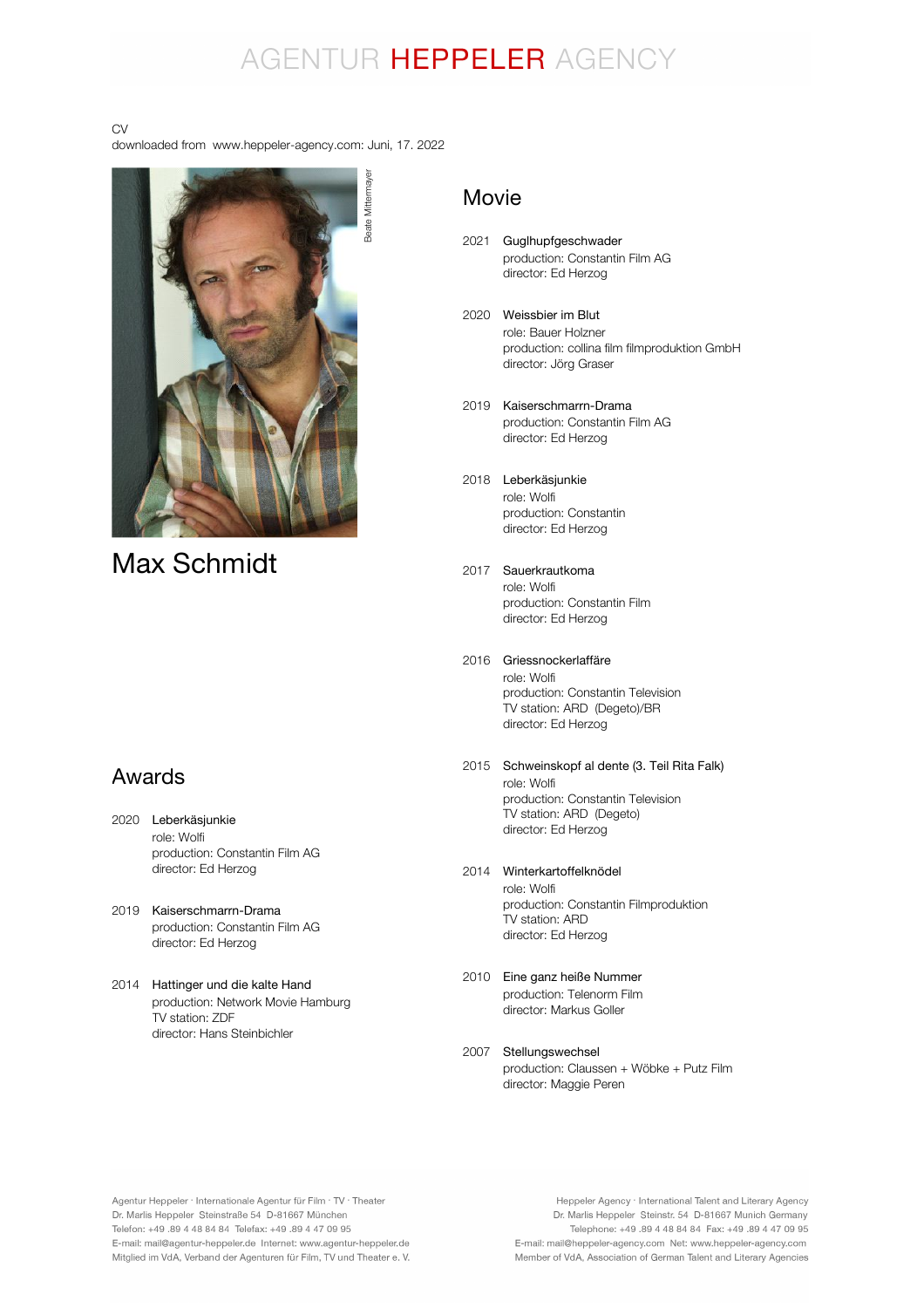# Max Schmidt

CV

- 2005 Es ist ein Elch entsprungen production: SamFilm GmbH director: Ben Verbong
- 2001 December Kisses production: Fullhouse Film director: Gabriel Bornstein

## Television

- 2020 Laim und die Tote im Teppich role: Luke production: Network Movie Film- und Fernsehproduktion GmbH TV station: ZDF director: Michael Schneider
- 2020 Die Chefin role: Gerhard Mangfall production: Network Movie Film- und Fernsehproduktion GmbH TV station: ZDF director: Ulrike Hamacher
- 2020 Tatort München Kehraus production: Lieblingsfilm GmbH TV station: ARD director: Christina Hartmann
- 2019 SOKO München Tödliche Vergangenheit role: Pit Gruber production: UFA TV station: ZDF director: Holger Gimpel
- 2019 Die Rosenheim-Cops role: Jens Hübner production: Bavaria Fiction GmbH TV station: ZDF director: Esther Wenger series criminal film
- 2019 Servus Baby Staffel 2 Staffel 2 role: Ruppi production: PSSST! Film GmbH TV station: BR director: Natalie Spinell
- 2018 Kennst Di Aus production: Sandratis Media TV station: BR
- 2018 Der Club der einsamen Herzen role: Jakob Brenner production: tnf telenorm film GmbH TV station: ARD / Degeto director: Christine Hartmann
- 2018 Marie fängt Feuer role: Anton Staller production: Wiedemann & Berg TV station: ZDF director: Marcus Weiler
- 2018 Zimmer mit Stall Tierisch gute Ferien production: Roxy Film GmbH TV station: ARD / Degeto director: Ralf Huettner
- 2017 München Mord Willkommen in Wahnmoching role: Thorsten Schuck production: TV 60 TV station: ZDF director: Sascha Bigler
- 2017 München Grill role: Max Schmidt als Gast production: Mecom fiction TV station: ARD / BR director: F. X. Bogner

#### 2016 Der Alte (2016)

Das 3. Auge role: Hans Huber production: Neue Münchner Fernsehproduktion TV station: ZDF

#### 2016 Weißblaue Wintergeschichten

Schneemänner auf Bewährung production: Bavaria TV station: ZDF director: Jörg Schneider

#### 2016 Viva Argentina

role: Kristian production: Ariane Krampe Filmproduktion TV station: ARD / Degeto director: Markus Herling

#### 2016 Die Rosenheim

role: Hermann Seiler production: Bavaria TV station: ZDF director: Jörg Schneider

#### 2016 Wenn Frauen ausziehen

role: Ludwig production: Akzente Film TV station: ZDF director: Matthias Tiefenbacher